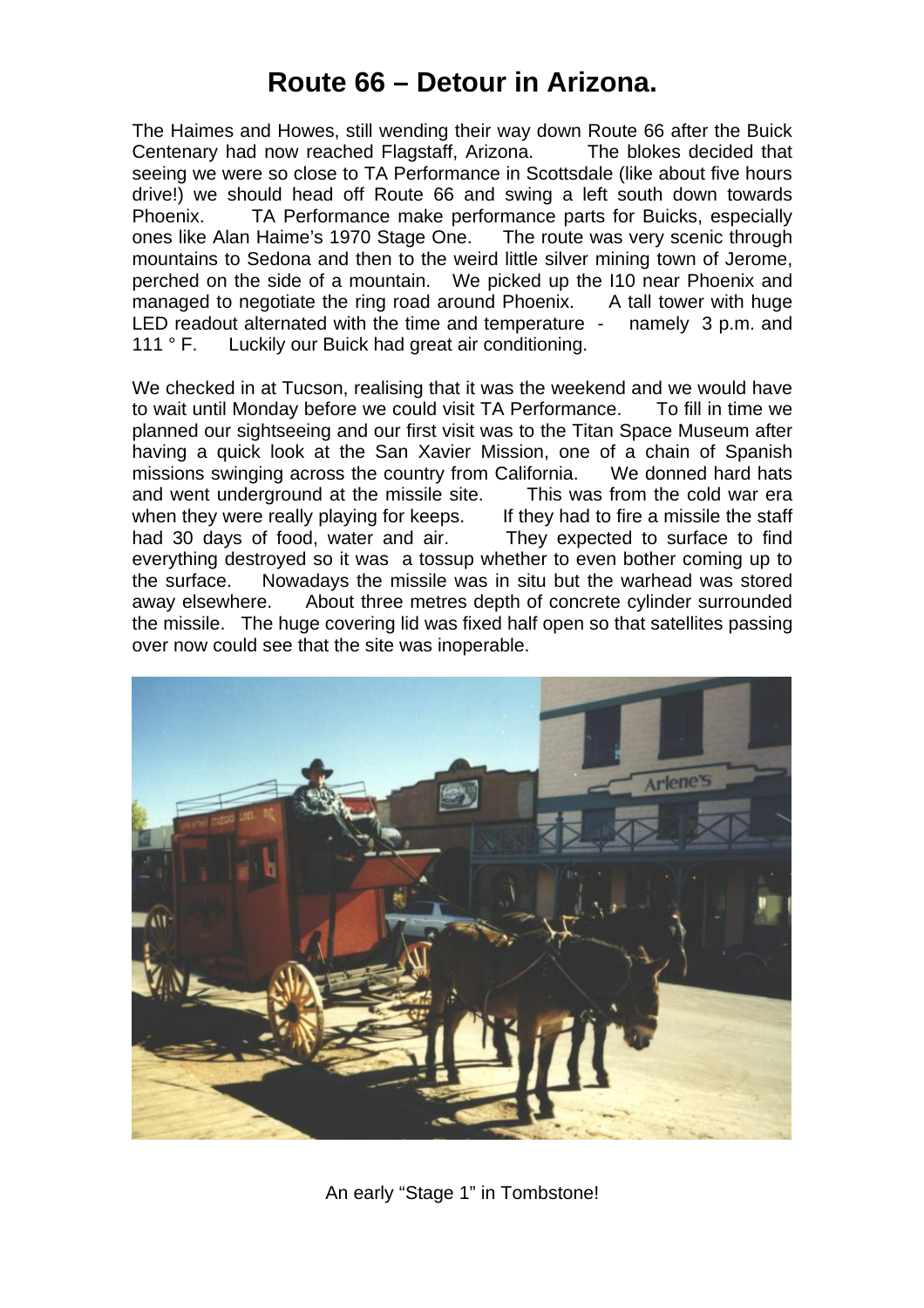The day was developing into a real boiler. We headed off to Tombstone which is very touristy but is still good fun. Its possible to visit the OK Corral and witness how the famous shootout took place. They had no shortage of eyewitnesses to the event. The town hasn't been modernised and apart from vehicles, looks very much like a  $19<sup>th</sup>$  century frontier town. The old newspaper office, the Tombstone Epitaph was interesting to browse through and you can actually buy a copy of the edition which ran the news of the shootout at OK Corral. Stagecoaches and horses clatter through the streets and women are dressed as saloon girls and men as cowboys and drifters. One tall gent dressed as a US Marshall tipped his hat to me and said "Ma'am." I was about to drop my handkerchief but only had a crumpled tissue which somehow didn't seem the same.

The old courthouse had a magnificent display of photos from the old mining days and also the events that led to the capture of Geronimo. He and his small band certainly gave the local army a run for their money. We stopped for a quick look at Boot Hill just outside town and on a cooler day would have been tempted to browse through the gravestones, however it was never an option on this day.

Lunch was in one of the old buildings on the main street. Naturally we all ordered far too much, would we never learn? One American sandwich has half a cow in it.



The Tombstone Epitaph has been in operation for over 100 years.

The drive back to Tucson was quite spectacular with brooding scenery, lightning and the odd splash of rain. On arrival at our motel the six-packs were broached and the dust and heat of the day settled. We were all still full from lunch so it was all we could do to walk to the nearby Waffle House and have waffles with maple syrup and coffee.